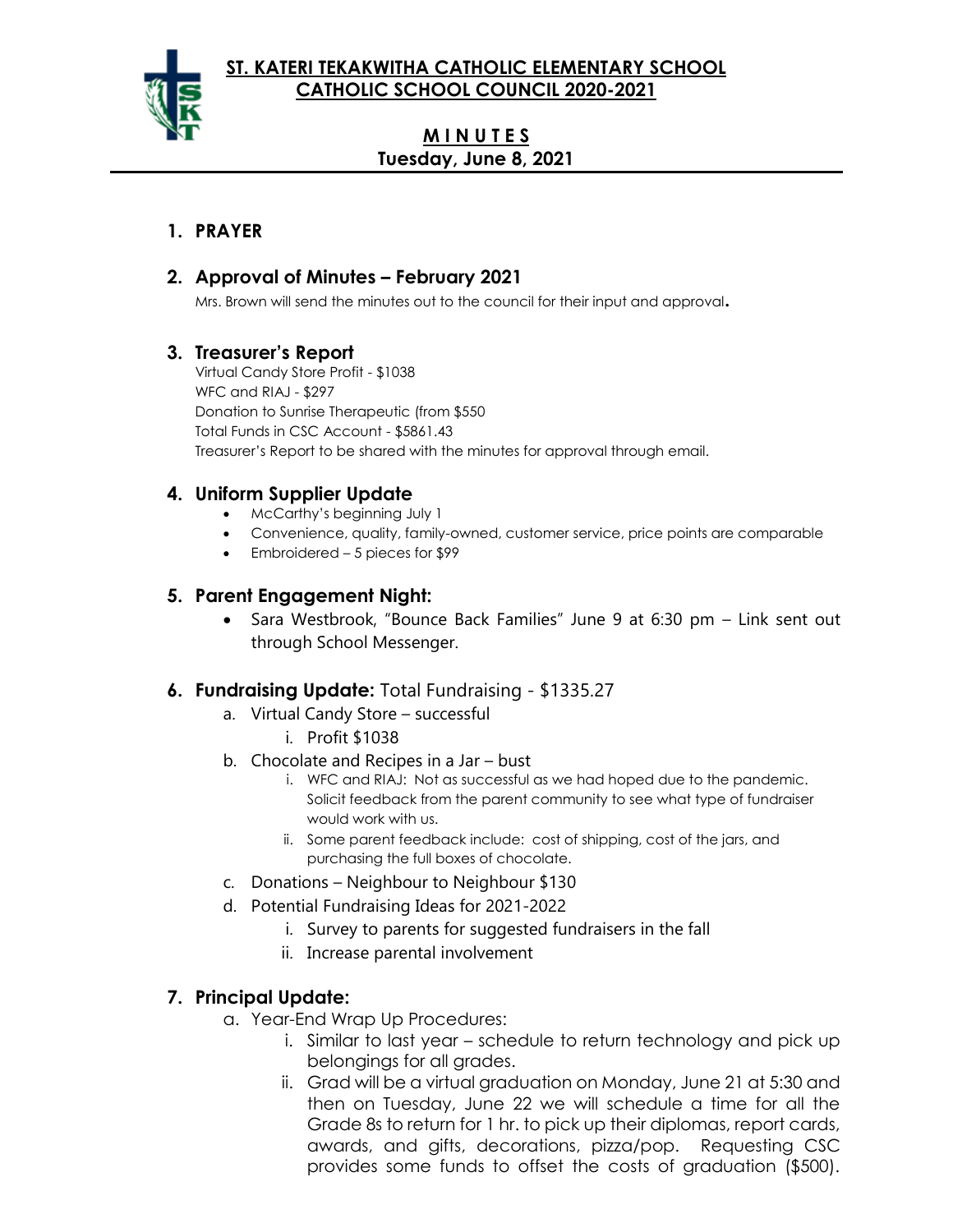Awaiting specific guidelines from Public Health and Board before we finalize the plans.

- iii. Usually CSC would pay for the DJ so it would follow tradition for the council to participate in something for the grad ceremony. Approval of \$500 to the graduation. (Moved Mrs. Hyde; Accepted Mrs. Doyon, Mrs. Deeley).
- iv. Bags and T-Shirts \$836.20 Signs \$208 + tax Decorations - \$100 Pizza/Pop - \$200
- b. Year-End School Generated Funds Report
- c. Staffing/Planning for September 2021-2022
	- i. Staff Leaving Mrs. S. Beauchamp, Mrs. A. Brown, Mrs. DiPaolo
	- ii. Staff Coming Mrs. D. Berlingieri, Mrs. Lina Morelli, Mrs. N. DaCoste, Mrs. Myers
	- iii. Staff on Leave next year: Mrs. Gregotski and Mrs. Berlingieri LTOs to be hired.
- d. Class Building Notification end of Summer
	- i. We will be building classes over the summer once our numbers have levelled off. You will receive notification of your child's class placement at the end of August. Next year our school year does not begin until Wednesday, September 8. Staff will return on September 1,2, and 7<sup>th</sup> for professional activity days.
- e. Apple Distinguished School Application

We were nominated to apply for the Apple Distinguished School designation. This is an opportunity for us to celebrate the success of our students and teachers and their learning and achievement especially with Apple Technology. If we are successful we will find out in September.

I am working closely with our Jr/Int teachers and Dr. Shawn Lennie from Apple to tell our story with innovation and technology. To support our vision we are working towards having 1:1 iPads in Grades 4-8, Apple TVs for collaboration and sharing for every classroom, and building learning spaces that allow for collaboration. We will also be starting a student mentorship program where a group of students will become the experts on various applications so that they can provide training and tech support to both teachers and students, as well as, be our spokespeople to tell our story to others. If we are successful, we will be planning a parent night where the students will have the opportunity to showcase their learning and use of the technology. More information will come in the new year. What we need is a continued commitment through our SGF to purchase the necessary technology to support this vision.

#### **8. Adjournment/Prayer:**

**9. Next Meeting: Fall 2021**